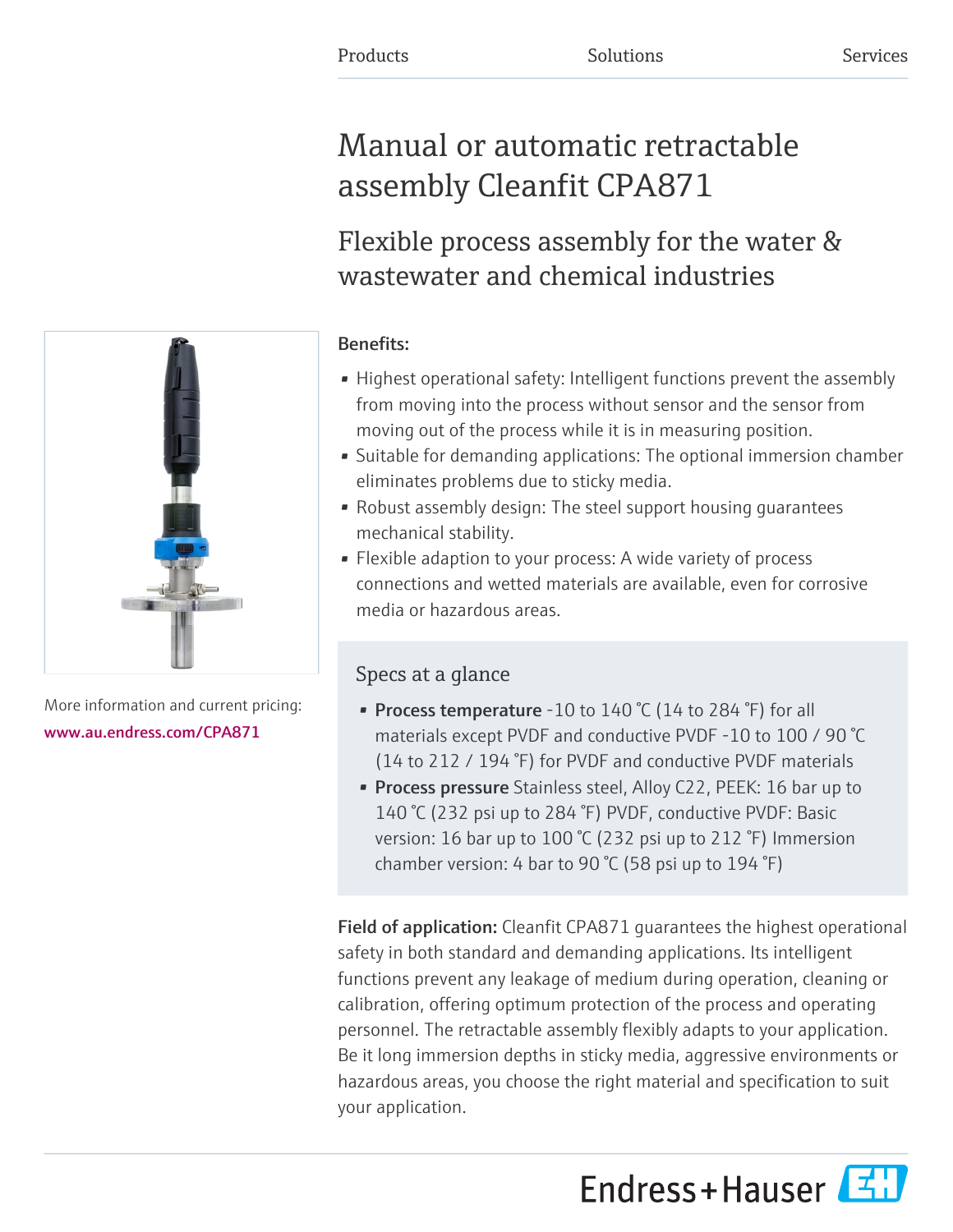# Features and specifications

### Conductivity Measuring principle

Sensor ORP / Redox

#### Application

Water and wastewater including sea water, chemical industry, oil and gas, electricity and energy, hazardous areas, mining, minerals & metals

#### **Installation**

Retractable process assembly

#### Characteristic

Open and closed tanks, piping

#### Design

Robust and safe style Manual or pneumatic

#### Material

Seals: EPDM, FPM (Viton) or FFKM Immersion tube, process connection, service chamber: Stainless steel 1.4404 Ra < 0.76, PEEK, Alloy C22 Ra <0.76, PVDF, conductive PVDF

#### Dimension

Immersion depth: 32.2 to 188.6 mm (1.27 to 7.40 inch), depending on process adaption

#### Process temperature

-10 to 140 °C (14 to 284 °F) for all materials except PVDF and conductive PVDF

-10 to 100 / 90 °C (14 to 212 / 194 °F) for PVDF and conductive PVDF materials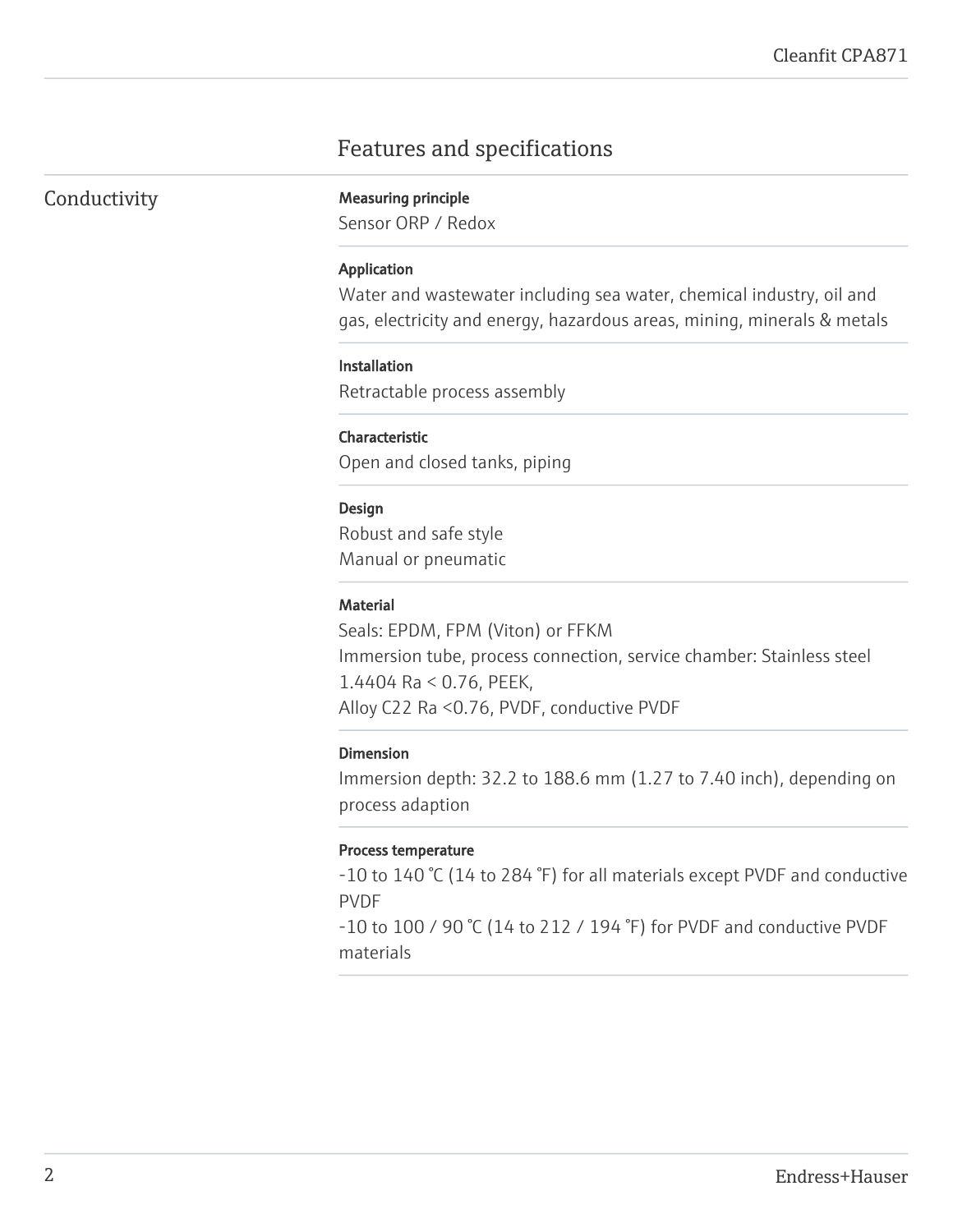### Conductivity

#### Process pressure

Stainless steel, Alloy C22, PEEK: 16 bar up to 140 °C (232 psi up to 284 °F) PVDF, conductive PVDF: Basic version: 16 bar up to 100 °C (232 psi up to 212 °F) Immersion chamber version: 4 bar to 90 °C (58 psi up to 194 °F)

#### Connection

Clamp 2", ISO2852, ASME BPE-2012, Clamp 2½", Flange DN 40, DN50, DIN65, DN80, EN1092-1, ASME B16.5, 10K50, JIS B2220, 10K80, Thread NPT 1½", Thread ISO 228 G1¼

#### pH Measuring principle

Potentiometric

#### Application

Water and wastewater including sea water, chemical industry, oil and gas, electricity and energy, hazardous areas, primaries and metals

#### Installation

Retractable process assembly

#### Characteristic

Open and closed tanks, piping

#### Design

Robust and safe style Manual or pneumatic

#### **Material**

Seals: EPDM, FPM (Viton) or FFKM Immersion tube, process connection, service chamber: Stainless steel 1.4404 Ra < 0.76, PEEK, Alloy C22 Ra <0.76, PVDF, conductive PVDF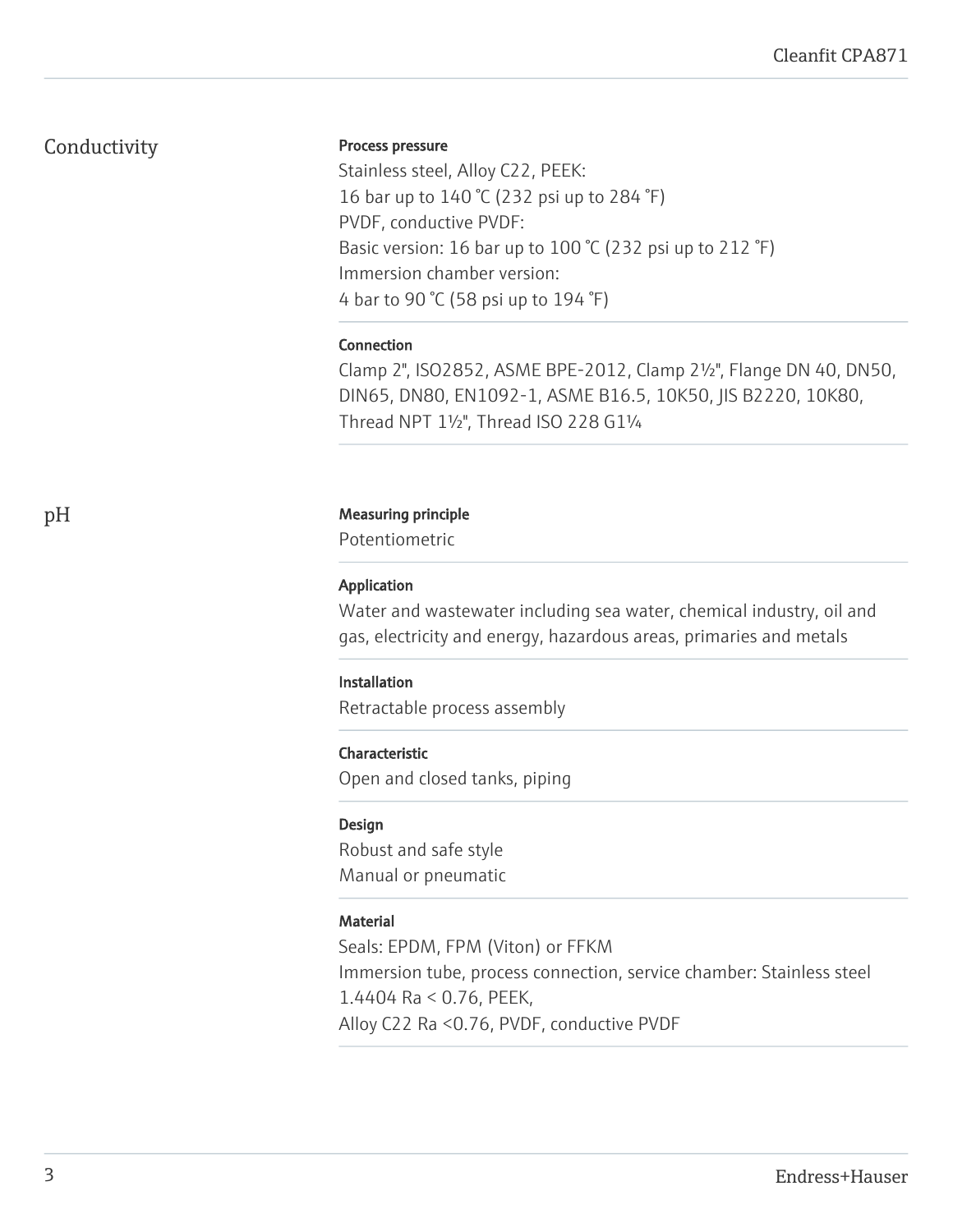#### Dimension

Immersion depth: 32.2 to 188.6 mm (1.27 to 7.40 inch), depending on process adaption

#### Process temperature

-10 to 140 °C (14 to 284 °F) for all materials except PVDF and conductive PVDF

-10 to 100 / 90 °C (14 to 212 / 194 °F) for PVDF and conductive PVDF materials

#### Process pressure

Stainless steel, Alloy C22, PEEK: 16 bar up to 140 °C (232 psi up to 284 °F) PVDF, conductive PVDF: Basic version: 16 bar up to 100 °C (232 psi up to 212 °F) Immersion chamber version: 4 bar to 90 °C (58 psi up to 194 °F)

#### Connection

Clamp 2", ISO2852, ASME BPE-2012, Clamp 2½", Flange DN 40, DN50, DIN65, DN80, EN1092-1, ASME B16.5, 10K50, JIS B2220, 10K80, Thread NPT 1½", Thread ISO 228 G1¼

#### Oxygen Measuring principle

Amperometric oxygen measurement

#### Application

Water and wastewater including sea water, chemical industry, oil and gas, electricity and energy, hazardous areas, mining, minerals & metals

#### Installation

Retractable process assembly

#### Characteristic

Open and closed tanks, piping